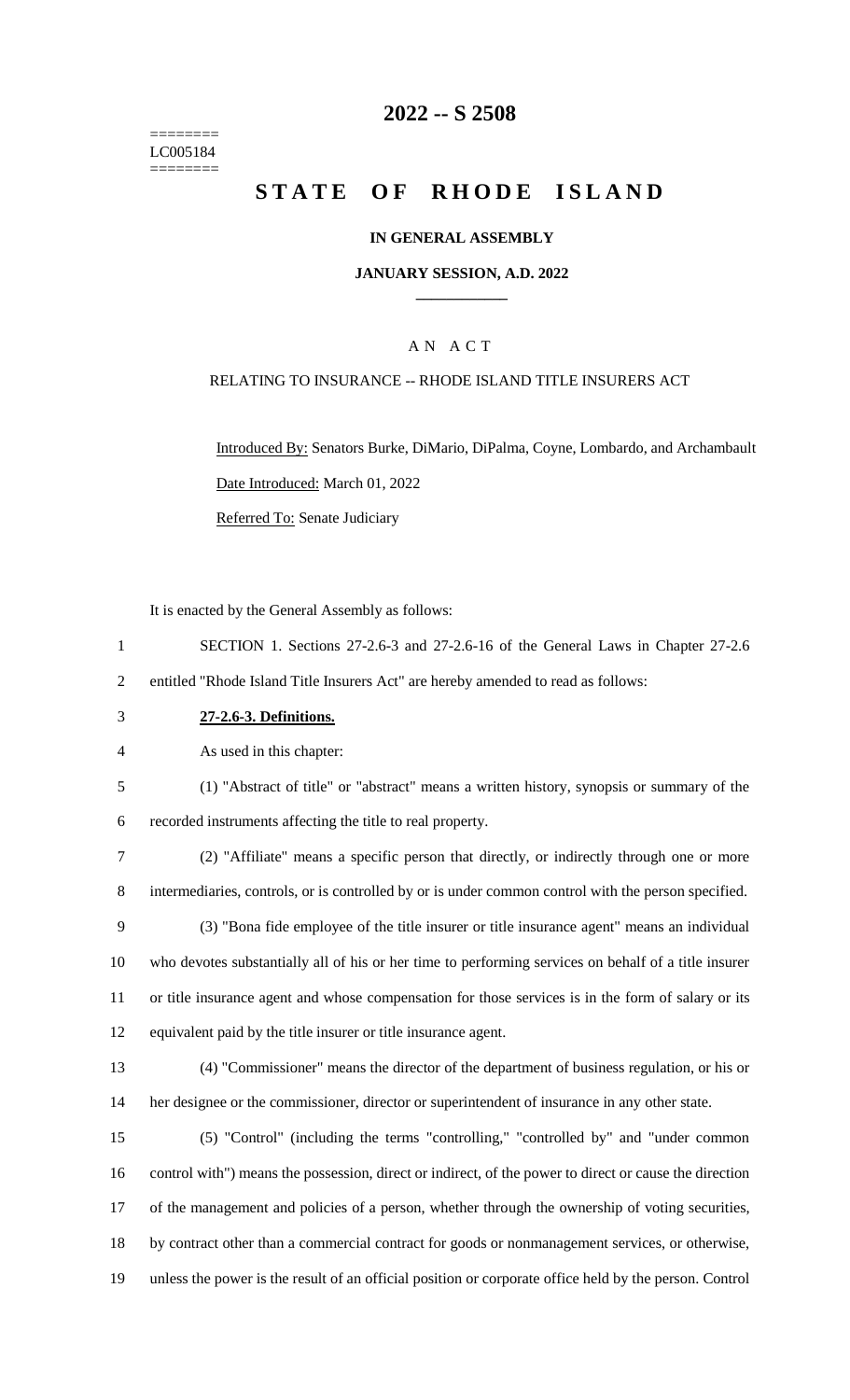shall be presumed to exist if a person, directly or indirectly, owns, controls, holds with the power to vote, or holds proxies representing, ten percent (10%) or more of the voting securities of another person. This presumption may be rebutted by a showing that control does not exist in fact. The commissioner may determine, after furnishing all persons in interest notice and opportunity to be heard and making specific findings of fact to support the determination, that control exists in fact, notwithstanding the absence of a presumption to that effect.

 (6) "Direct operations" means that portion of a title insurer's operations which are attributable to business written by a bona fide employee.

 (7) "Escrow" means written instruments, money or other items deposited by one party with a depository, escrow agent or escrowee for delivery to another party upon the performance, of a specified condition or the happening of a certain event.

 (8) "Escrow, settlement or closing fee" means the consideration for supervising or handling the actual execution, delivery or recording of transfer and lien documents and for disbursing funds. (9) "Foreign title insurer" means any title insurer incorporated or organized under the laws of any other state of the United States, the District of Columbia, or any other jurisdiction of the

United States.

 (10) "Net retained liability" means the total liability retained by a title insurer for a single risk, after taking into account any ceded liability and collateral, acceptable to the commissioner, maintained by the insurer.

 (11) "Non-U.S. title insurer" means any title insurer incorporated or organized under the laws of any foreign nation or any province or territory.

 (12) "Person" means any natural person, partnership, association, cooperative, corporation, trust or other legal entity.

 (13) "Producer" means any person, including any officer, director or owner of five percent (5%) or more of the equity or capital of any person, engaged in this state in the trade, business, occupation or profession of:

(i) Buying or selling interests in real property;

(ii) Making loans secured by interests in real property; or

 (iii) Acting as broker, agent, representative or attorney or a person who buys or sells any interest in real property or who lends or borrows money with the interest as security.

(14) "Qualified financial institution" means an institution that is:

 (i) Organized or (in the case of a United States branch or agency office of a foreign banking organization) licensed under the laws of the United States or any state and has been granted authority to operate with fiduciary powers;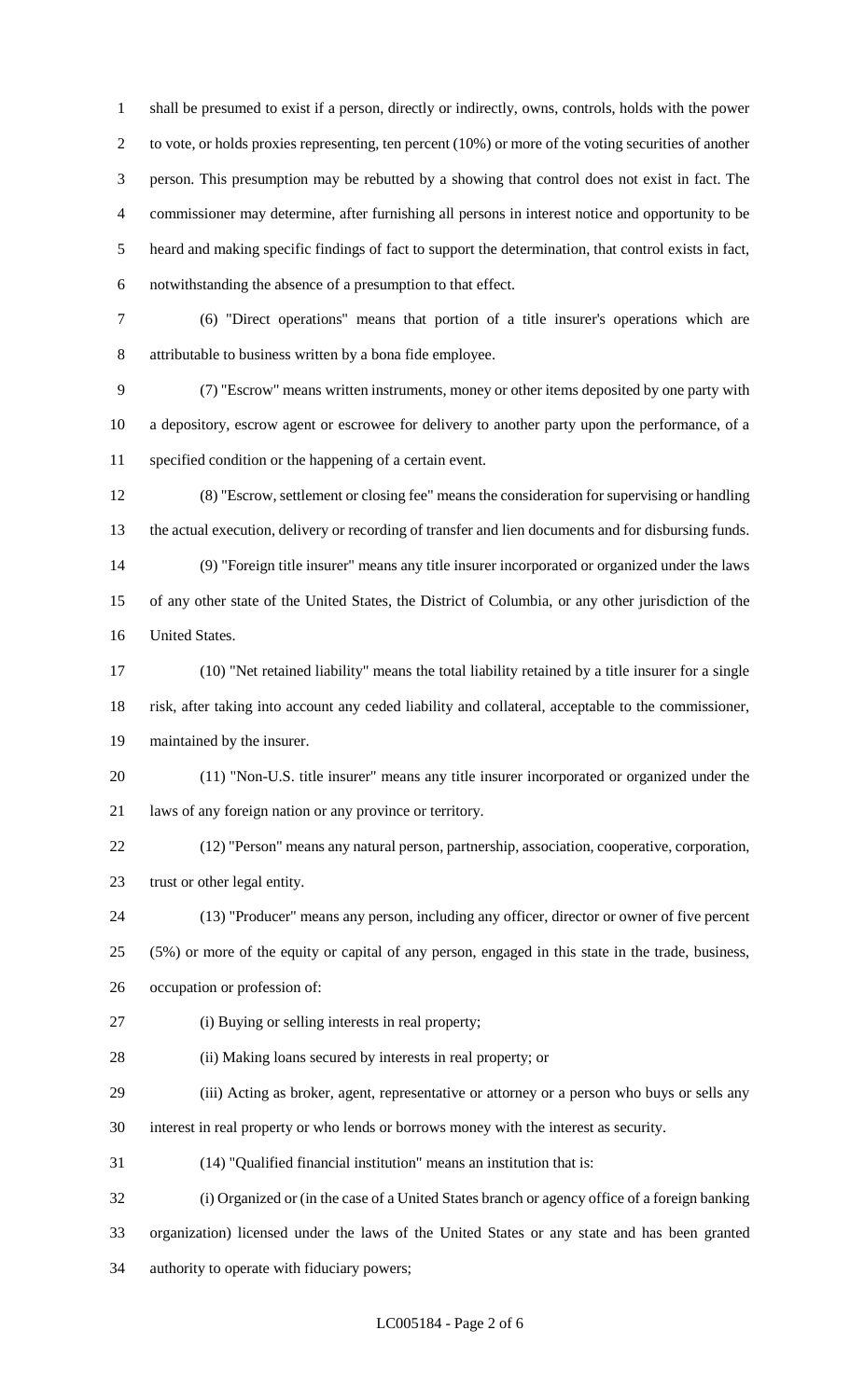| $\mathbf{1}$   | (ii) Regulated, supervised and examined by federal or state authorities having regulatory               |
|----------------|---------------------------------------------------------------------------------------------------------|
| $\overline{2}$ | authority over banks and trust companies;                                                               |
| 3              | (iii) Insured by the appropriate federal entity; and                                                    |
| 4              | (iv) Qualified under any additional rules established by the commissioner.                              |
| 5              | (15) "Security" or "security deposit" means funds or other property received by the title               |
| 6              | insurer as collateral to secure an indemnitor's obligation under an indemnity agreement pursuant to     |
| 7              | which the insurer is granted a perfected security interest in the collateral in exchange for agreeing   |
| 8              | to provide coverage in a title insurance policy for a specific title exception to coverage.             |
| 9              | (16) "Subsidiary" means an affiliate controlled by a person directly or indirectly through              |
| 10             | one or more intermediaries.                                                                             |
| 11             | (17) "Title insurance agent" or "agent" means any person authorized, in writing, by a title             |
| 12             | insurer an authorized person, other than a bona fide employee of the title insurer who, on behalf of    |
| 13             | the title insurer, performs the following acts, in conjunction with the issuance of a title insurance   |
| 14             | report or policy:                                                                                       |
| 15             | (i) Determines insurability and where applicable, marketability, and issues title insurance             |
| 16             | reports or policies, or both, based upon the performance or review of a search or abstract of title;    |
| 17             | provided that, any determination of marketability shall be made by an attorney, licensed to practice in |
| 18             | the State of Rhode Island, who is engaged or employed by the title insurance agent; and                 |
| 19             | (ii) Performs one or more of the following functions:                                                   |
| 20             | (A) Collects or disburses premiums, escrow or security deposits or other funds;                         |
| 21             | (B) Handles escrows, settlements or closings;                                                           |
| 22             | (C) Solicits or negotiates title insurance business; or                                                 |
| 23             | (D) Records closing documents.                                                                          |
| 24             | $(18)$ "Continuing education" means a minimum of ten $(10)$ hours of continuing education               |
| 25             | credit, every two (2) years, in title insurance and escrow management specific to this state and        |
| 26             | approved by the department of business regulation, which shall include at least three (3) hours of      |
| 27             | continuing education on the subject matter of ethics, rules, or compliance with state and federal       |
| 28             | regulations relating specifically to title insurance and closing services.                              |
| 29             | (i) Compliance with continuing education requirements is a condition precedent to the                   |
| 30             | issuance, continuation, reinstatement, or renewal of any resident licensee subject to this section.     |
| 31             | (ii) A nonresident person shall receive a nonresident license if:                                       |
| 32             | (A) The person is currently licensed as a resident agent and is in good standing in his or              |
| 33             | her home state;                                                                                         |
| 34             | (B) The person has submitted the proper request for licensure and has paid the required                 |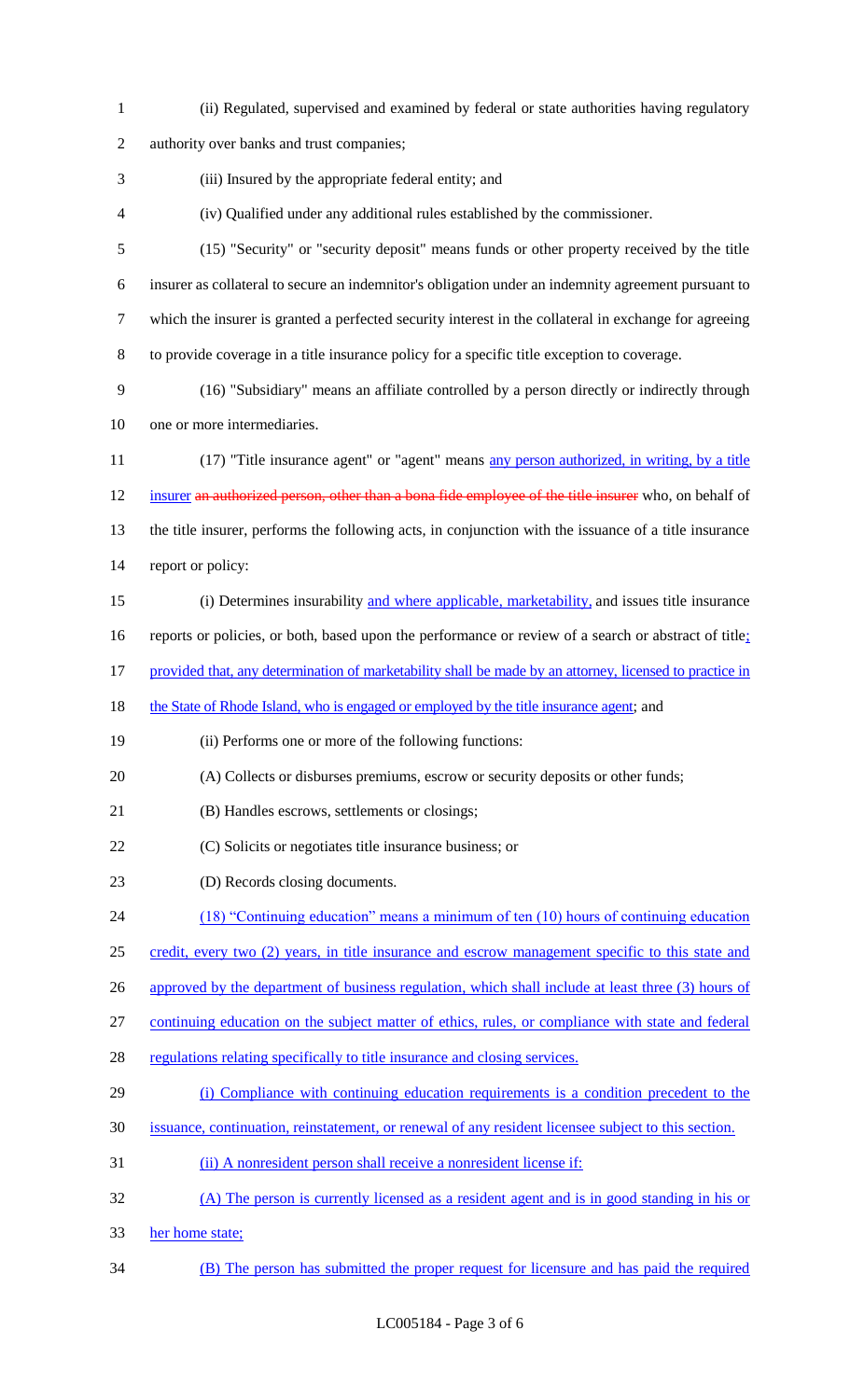fees;

| $\overline{2}$ | (C) The person has submitted or transmitted to the department the appropriate, completed                |
|----------------|---------------------------------------------------------------------------------------------------------|
| 3              | application for licensure for the equivalent type of license and lines of authority;                    |
| $\overline{4}$ | (D) The insurance commissioner may verify the licensee's licensing status through the                   |
| $\mathfrak{S}$ | database maintained by the NAIC, its affiliates, or subsidiaries; and                                   |
| 6              | (E) As a condition to continuation of a license issued under this section, the licensee shall           |
| $\tau$         | maintain a resident license in his or her home state. The nonresident license issued under this         |
| 8              | section shall terminate and be surrendered immediately if the home state license terminates for any     |
| 9              | reason, unless the licensee has been issued a license as a resident title insurance agent in his or her |
| 10             | new home state. Notification to any state where a nonresident license is issued must be made as         |
| 11             | soon as possible, but no later than thirty (30) days, of change in new state resident license. The      |
| 12             | licensee shall include their new and old addresses in the notification to the department. A new state   |
| 13             | resident license is required for nonresident licenses to remain valid. The new state resident license   |
| 14             | must have reciprocity with the licensing nonresident state(s) for the nonresident license not to        |
| 15             | terminate.                                                                                              |
| 16             | (iii) If neither the state in which the licensee maintains the principal place of residence,            |
| 17             | nor the state in which the licensee maintains the principal place of business, has a substantially      |
| 18             | similar law governing licensees, the licensee may declare another state in which it becomes licensed    |
| 19             | and acts as a licensee to be their home state.                                                          |
| 20             | $\frac{(18)(19)}{(18)(19)}$ "Title insurance business" or "business of title insurance" means":         |
| 21             | (i) Issuing as insurer or offering to issue as insurer, a title insurance policy;                       |
| 22             | (ii) Transacting or proposing to transact by a title insurer any of the following activities            |
| 23             | when conducted or performed in contemplation of, or in conjunction with, the issuance of a title        |
| 24             | insurance policy:                                                                                       |
| 25             | (A) Soliciting or negotiating the issuance of a title insurance policy;                                 |
| 26             | (B) Guaranteeing, warranting or otherwise insuring the correctness of title searches for all            |
| 27             | instruments affecting titles to real property, any interest in real property, cooperative units and     |
| 28             | proprietary leases and for all liens or charges affecting the same;                                     |
| 29             | (C) Handling of escrows, settlements or closings;                                                       |
| 30             | (D) Executing title insurance policies;                                                                 |
| 31             | (E) Effecting contracts of reinsurance.                                                                 |
| 32             | (iii) Guaranteeing, warranting or insuring searches or examination of title to real property            |
| 33             | or any interest in real property;                                                                       |
| 34             | (iv) Guaranteeing or warranting the status of title as to ownership of or liens on real                 |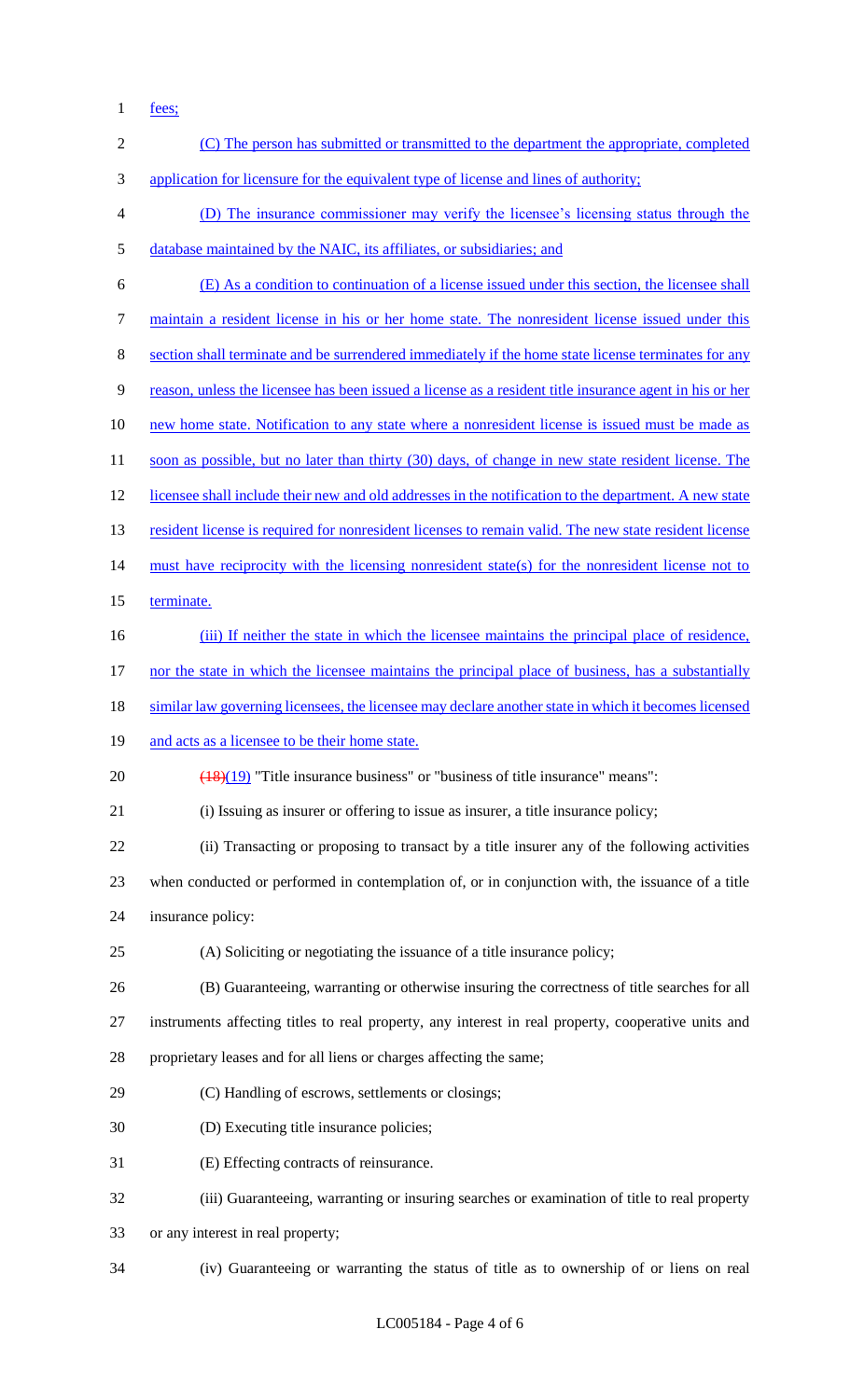- property and personal property by any person other than the principals to the transaction; or
- (v) Doing or proposing to do any business substantially equivalent to any of the activities listed in this subsection in a manner designed to evade the provisions of this chapter.
- $\left(\frac{(19)(20)}{20}\right)$  "Title insurance policy" or "policy" means a contract insuring or indemnifying owners of, or other persons lawfully interested in, real or personal property or any interest in real property, against loss or damage arising from any or all of the following conditions existing and not excepted or excluded:
- (i) Defects in or liens or encumbrances on the insured title;
- (ii) Unmarketability of the insured title;
- (iii) Invalidity, lack of priority or unenforceability of liens or encumbrances on the stated
- property;
- (iv) Lack of legal right of access to the land; or
- (v) Unenforceability of rights in title to the land.

14  $\left(\frac{(20)(21)}{20}\right)$  "Title insurer" or "insurer" means a company organized under laws of this state for the purpose of transacting the business of title insurance and any foreign or non-United States title insurer licensed in this state to transact the business of title insurance.

- $\frac{(21)(22)}{21}$  "Title plant" means a set of records consisting of documents, maps, surveys or entries affecting title to real property or any interest in or encumbrance on the property, which have
- been filed or recorded in the jurisdiction for which the title plant is established or maintained.
- 

#### **27-2.6-16. Premium rate filings and standards.**

 No title insurer may charge any rates regulated by the state after the effective date of this 22 act, except in accordance with the premium rate schedule and manuals filed with and approved by the commissioner in accordance with the provisions of chapter 44 of this title. No title insurer may 24 reduce or discount the amount of the title insurance premium from the gross title premium set forth in the manual so filed and approved, except in accordance with a refinance or reissue rate as set 26 forth in the manual. For insurance amounts higher than any amount specifically set forth in the title insurer's rate manual, the gross premium shall be calculated at the same rate per thousand dollars 28 of insurance for the highest stated amount set forth in the manual. Only licensed title agents are 29 entitled to receive, collect and share in any title insurance premiums, or any portion thereof.

SECTION 2. This act shall take effect upon passage.

#### ======== LC005184